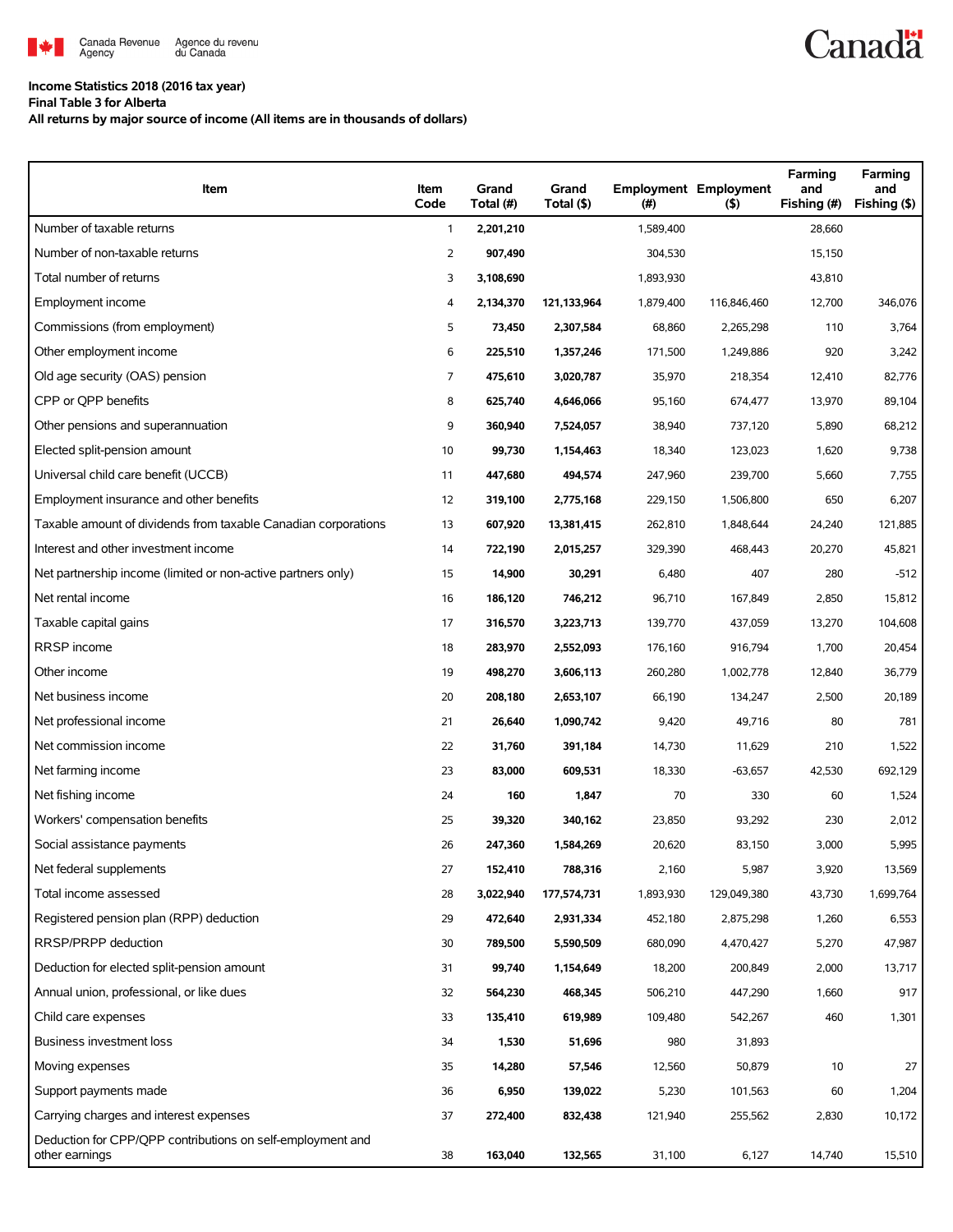

## **Income Statistics 2018 (2016 tax year)**

**Final Table 3 for Alberta**

### **All returns by major source of income (All items are in thousands of dollars)**

| Item                                                                                          | Item<br>Code | Grand<br>Total (#) | Grand<br>Total (\$) | (#)       | <b>Employment Employment</b><br>$($ \$) | Farming<br>and<br>Fishing (#) | Farming<br>and<br>Fishing (\$) |
|-----------------------------------------------------------------------------------------------|--------------|--------------------|---------------------|-----------|-----------------------------------------|-------------------------------|--------------------------------|
| Deduction for provincial parental insurance plan (PPIP) premiums<br>on self-employment income | 39           |                    |                     |           |                                         |                               |                                |
| Exploration and development expenses                                                          | 40           | 9,420              | 103,112             | 3,460     | 37,556                                  | 230                           | 982                            |
| Other employment expenses                                                                     | 41           | 106,920            | 484,454             | 99,630    | 452,457                                 | 220                           | 717                            |
| Clergy residence deduction                                                                    | 42           | 3,770              | 59,728              | 3,500     | 57,373                                  | 10                            | 126                            |
| Other deductions                                                                              | 43           | 90,040             | 253,378             | 47,720    | 69,906                                  | 1,170                         | 1,140                          |
| Total deductions before adjustments                                                           | 44           | 1,649,630          | 12,882,705          | 1,199,390 | 9,601,269                               | 21,250                        | 100,442                        |
| Social benefits repayment                                                                     | 45           | 79,170             | 223,271             | 43,540    | 90,388                                  | 1,550                         | 6,095                          |
| Net income                                                                                    | 46           | 3,012,830          | 164,600,494         | 1,893,120 | 119,372,436                             | 41,920                        | 1,630,778                      |
| Canadian Forces personnel and police deduction                                                | 47           | 350                | 5,785               |           |                                         |                               |                                |
| Security options deductions                                                                   | 48           | 8,480              | 338,176             | 8,000     | 324,269                                 | 20                            | 86                             |
| Other payments deduction                                                                      | 49           | 322,620            | 2,712,443           | 45,130    | 182,395                                 | 4,770                         | 21,541                         |
| Non-capital losses of other years                                                             | 50           | 3,400              | 27,320              | 1,340     | 10,376                                  |                               |                                |
| Net capital losses of other years                                                             | 51           | 64,830             | 232,731             | 28,090    | 62,928                                  | 1,290                         | 3,305                          |
| Capital gains deduction                                                                       | 52           | 10,200             | 934,075             | 1,750     | 44,314                                  | 1,670                         | 73,382                         |
| Northern residents deductions                                                                 | 53           | 105,870            | 367,533             | 82,630    | 293,419                                 | 2,910                         | 10,029                         |
| Additional deductions                                                                         | 54           | 12,550             | 58,791              | 1,540     | 23,286                                  |                               |                                |
| Farming/fishing losses of prior years                                                         | 55           | 2,160              | 25,310              | 640       | 4,540                                   | 900                           | 13,962                         |
| Total deductions from net income                                                              | 56           | 510,400            | 4,704,251           | 163,360   | 952,042                                 | 10,590                        | 122,977                        |
| Taxable income assessed                                                                       | 57           | 2,968,840          | 159,909,795         | 1,893,000 | 118,420,741                             | 41,740                        | 1,510,410                      |
| Basic personal amount                                                                         | 58           | 3,108,600          | 35,553,101          | 1,893,910 | 21,668,936                              | 43,810                        | 502,574                        |
| Age amount                                                                                    | 59           | 472,380            | 2,927,718           | 36,030    | 162,244                                 | 11,680                        | 70,066                         |
| Spouse or common-law partner amount                                                           | 60           | 259,550            | 2,123,655           | 189,470   | 1,592,658                               | 5,000                         | 31,478                         |
| Amount for an eligible dependant                                                              | 61           | 101,580            | 1,107,502           | 67,790    | 735,137                                 | 260                           | 2,697                          |
| Family caregiver amount for children under 18 years of age                                    | 62           | 14,600             | 37,209              | 11,070    | 27,988                                  | 140                           | 341                            |
| Amount for infirm dependants age 18 or older                                                  | 63           | 890                | 5,314               | 530       | 3,105                                   |                               |                                |
| CPP or QPP contributions through employment                                                   | 64           | 2,014,030          | 3,592,471           | 1,811,790 | 3,453,176                               | 8,060                         | 10,835                         |
| CPP or QPP contributions on self-employment and other earnings                                | 65           | 163,040            | 132,565             | 31,100    | 6,127                                   | 14,740                        | 15,510                         |
| Employment insurance premiums                                                                 | 66           | 1,894,850          | 1,296,199           | 1,732,530 | 1,248,256                               | 5,870                         | 3,261                          |
| PPIP premiums paid                                                                            | 67           |                    |                     |           |                                         |                               |                                |
| PPIP premiums payable on employment income                                                    | 68           |                    |                     |           |                                         |                               |                                |
| PPIP premiums payable on self-employment income                                               | 69           |                    |                     |           |                                         |                               |                                |
| Volunteer firefighters' amount/search and rescue volunteers'<br>amount                        | 70           | 4,180              | 12,531              | 3,310     | 9,927                                   | 210                           | 627                            |
| Canada employment amount                                                                      | 71           | 2,186,730          | 2,483,786           | 1,893,230 | 2,189,456                               | 13,190                        | 14,597                         |
| Public transit amount                                                                         | 72           | 213,700            | 133,932             | 179,110   | 120,447                                 | 90                            | 28                             |
| Children's arts amount                                                                        | 73           | 83,580             | 27,571              | 69,380    | 22,771                                  | 420                           | 150                            |
| Home accessibility expenses                                                                   | 74           | 1,690              | 7,494               | 720       | 3,175                                   | 30                            | 165                            |
| Home buyers' amount                                                                           | 75           | 28,850             | 130,219             | 26,840    | 121,170                                 | 40                            | 208                            |
| Pension income amount                                                                         | 76           | 415,690            | 791,978             | 55,270    | 103,986                                 | 6,890                         | 12,445                         |

**Canadä**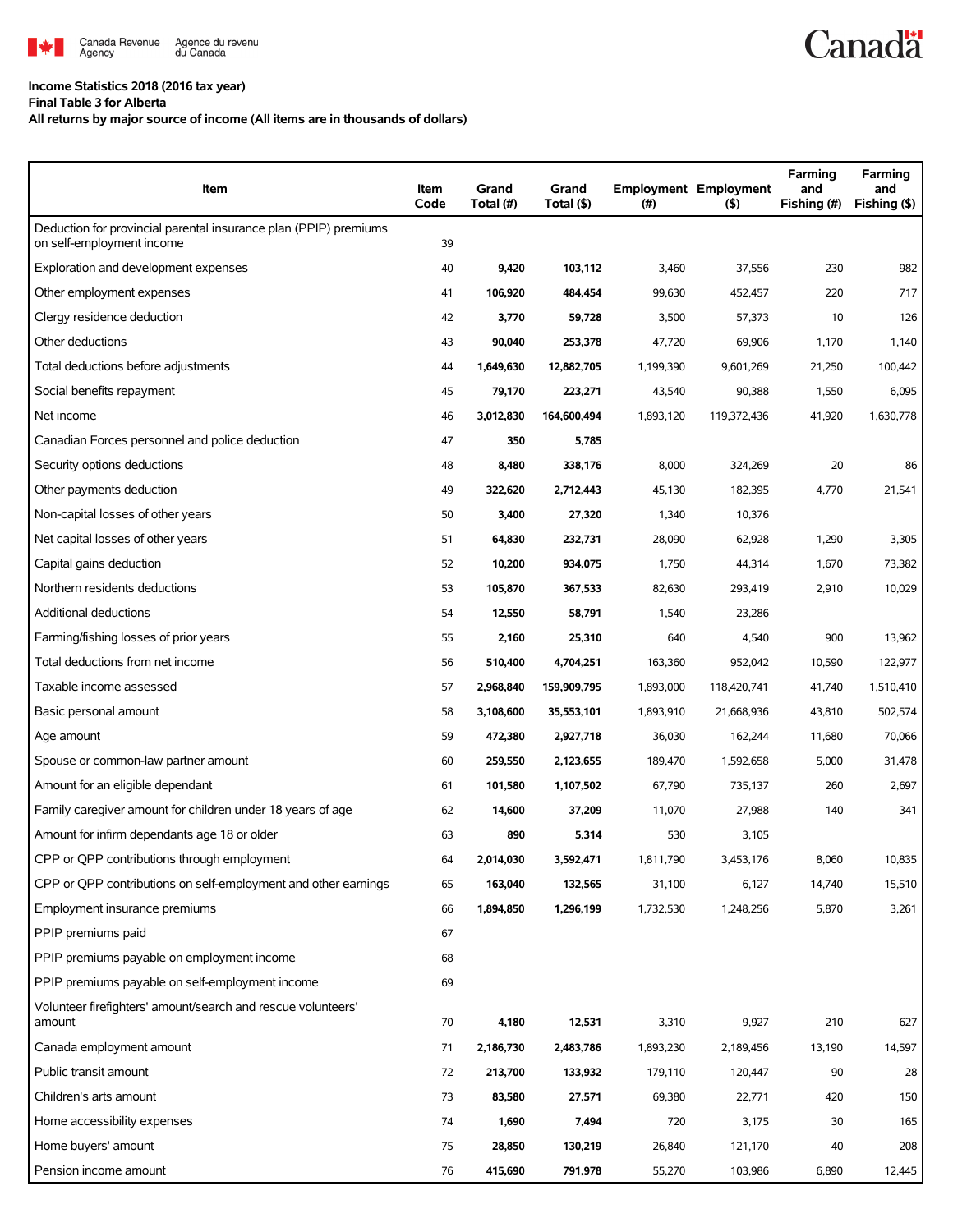

#### **Income Statistics 2018 (2016 tax year)**

**Final Table 3 for Alberta**

**All returns by major source of income (All items are in thousands of dollars)**

| <b>Item</b>                                                       | Item<br>Code | Grand<br>Total (#) | Grand<br>Total (\$) | (# )      | <b>Employment Employment</b><br>(5) | Farming<br>and<br>Fishing (#) | Farming<br>and<br>Fishing (\$) |
|-------------------------------------------------------------------|--------------|--------------------|---------------------|-----------|-------------------------------------|-------------------------------|--------------------------------|
| Caregiver amount                                                  | 77           | 21,100             | 102,633             | 15,950    | 79,494                              | 160                           | 735                            |
| Disability amount                                                 | 78           | 75,530             | 604,682             | 13,760    | 110,792                             | 850                           | 6.814                          |
| Disability amount transferred from a dependant                    | 79           | 28,620             | 320,238             | 20,740    | 238,485                             | 340                           | 3,379                          |
| Interest paid on student loans                                    | 80           | 72,520             | 38,899              | 66,030    | 35,251                              | 80                            | 29                             |
| Tuition, education, and textbook amounts                          | 81           | 208,840            | 1,262,590           | 181,940   | 1,073,337                           | 460                           | 2,111                          |
| Tuition, education, and textbook amounts transferred from a child | 82           | 59,040             | 296,516             | 49,030    | 246,351                             | 470                           | 2,316                          |
| Amounts transferred from spouse or common-law partner             | 83           | 101,310            | 560,326             | 31,610    | 158,355                             | 3,210                         | 17,610                         |
| Medical expenses                                                  | 84           | 381,620            | 1,006,907           | 174,990   | 366,603                             | 8,800                         | 27,082                         |
| Total tax credits on personal amounts                             | 85           | 3,108,640          | 8,183,775           | 1,893,930 | 5,066,852                           | 43,810                        | 108,775                        |
| Allowable charitable donations and government gifts               | 86           | 634,980            | 1,538,185           | 423,250   | 837,629                             | 13,800                        | 41,119                         |
| Eligible cultural and ecological gifts                            | 87           | 770                | 15,303              | 480       | 591                                 |                               |                                |
| Total tax credit on donations and gifts                           | 88           | 633,470            | 453,640             | 422,070   | 242,750                             | 13,790                        | 11,913                         |
| Total federal non-refundable tax credits                          | 89           | 3,108,640          | 8,637,415           | 1,893,930 | 5,309,602                           | 43,810                        | 120,688                        |
| Federal dividend tax credit                                       | 90           | 560,600            | 1,572,514           | 260,930   | 231,123                             | 19,060                        | 13,296                         |
| Minimum tax carryover                                             | 91           | 8,180              | 21,848              | 1,650     | 6,773                               | 720                           | 2.349                          |
| Basic federal tax                                                 | 92           | 2,146,580          | 21,181,564          | 1,585,250 | 17,049,982                          | 24,660                        | 142,920                        |
| Federal foreign tax credit                                        | 93           | 195,200            | 206,179             | 96,510    | 130,656                             | 3,560                         | 896                            |
| Federal political contribution tax credit                         | 94           | 20,960             | 3,719               | 8,350     | 1,467                               | 640                           | 109                            |
| Investment tax credit                                             | 95           | 1,500              | 2,738               | 560       | 1,169                               | 280                           | 46                             |
| Labour-sponsored funds tax credit (federally registered)          | 96           | 10                 | 1                   |           |                                     |                               |                                |
| Labour-sponsored funds tax credit (provincially registered)       | 97           | 20                 | 4                   |           |                                     |                               |                                |
| Alternative minimum tax payable                                   | 98           | 6,540              | 40,774              | 100       | 670                                 | 250                           | 1,677                          |
| Net federal tax                                                   | 99           | 2,140,910          | 20,974,056          | 1,583,340 | 16,918,051                          | 24,420                        | 141,955                        |
| CPP contributions on self-employment                              | 100          | 163,040            | 265,130             | 31,100    | 12,253                              | 14,740                        | 31,021                         |
| Social Benefits repayment                                         | 101          | 79,170             | 223,271             | 43,540    | 90,388                              | 1,550                         | 6,095                          |
| Working income tax benefit (WITB)                                 | 102          | 148,930            | 115,696             | 105,260   | 79,437                              | 6,090                         | 5,765                          |
| Children's fitness tax credit                                     | 103          | 204,520            | 18,369              | 167,290   | 14,959                              | 1,500                         | 141                            |
| Eligible educator school supply tax credit                        | 104          | 5,230              | 360                 | 5,000     | 345                                 |                               |                                |
| Net provincial or territorial tax                                 | 105          | 1,889,400          | 9,589,832           | 1,435,320 | 7,730,389                           | 18,490                        | 63,646                         |
| Total tax payable                                                 | 106          | 2,201,210          | 31,052,608          | 1,589,400 | 24,751,097                          | 28,660                        | 242,719                        |

# **Canadä**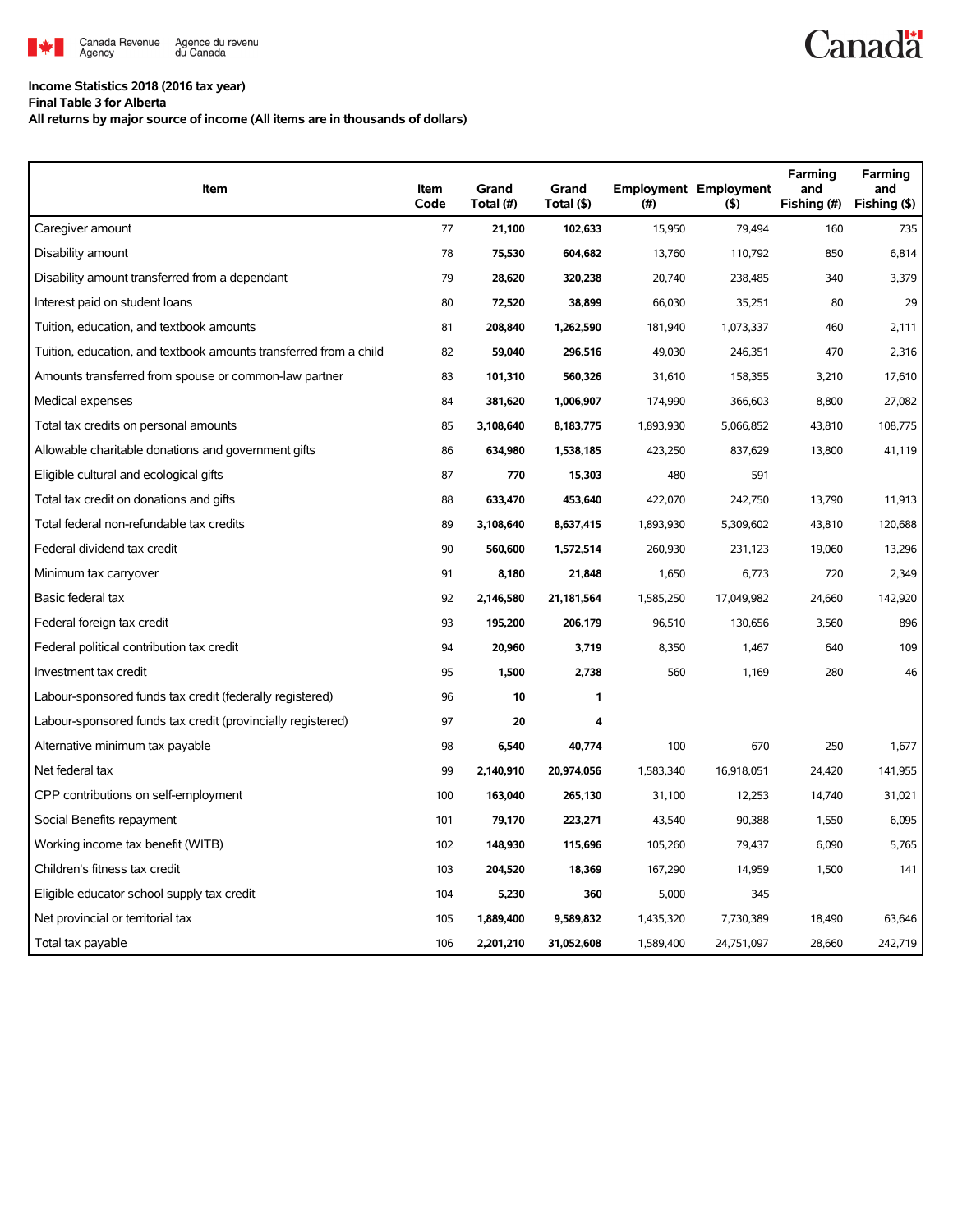| Item                                                                                             | Item<br>Code   | Professional<br>Income (#) | $Income($ \$) | <b>Sales</b><br>Professional (self-employment)<br>(# ) | <b>Sales</b><br>(self-employment)<br>(5) | Proprietorship/<br>Partnerships<br>(#) | Proprietorship/<br>Partnerships<br>(5) |
|--------------------------------------------------------------------------------------------------|----------------|----------------------------|---------------|--------------------------------------------------------|------------------------------------------|----------------------------------------|----------------------------------------|
| Number of taxable returns                                                                        | $\mathbf{1}$   | 11,070                     |               | 8,030                                                  |                                          | 90,070                                 |                                        |
| Number of non-taxable returns                                                                    | $\overline{2}$ | 1,110                      |               | 1,860                                                  |                                          | 16,900                                 |                                        |
| Total number of returns                                                                          | 3              | 12,190                     |               | 9,890                                                  |                                          | 106,970                                |                                        |
| Employment income                                                                                | 4              | 2,870                      | 76,786        | 2,000                                                  | 27,106                                   | 23,470                                 | 334,929                                |
| Commissions (from employment)                                                                    | 5              | 60                         | 288           | 160                                                    | 1,339                                    | 740                                    | 8,003                                  |
| Other employment income                                                                          | 6              | 490                        | 2,096         | 280                                                    | 518                                      | 2,690                                  | 9,062                                  |
| Old age security (OAS) pension                                                                   | 7              | 700                        | 4,482         | 760                                                    | 4,886                                    | 6,520                                  | 40,935                                 |
| CPP or OPP benefits                                                                              | 8              | 1,170                      | 9,557         | 1,180                                                  | 9,049                                    | 11,290                                 | 70,459                                 |
| Other pensions and superannuation                                                                | 9              | 530                        | 14,619        | 380                                                    | 5,199                                    | 3,320                                  | 45,816                                 |
| Elected split-pension amount                                                                     | 10             | 220                        | 1,927         | 180                                                    | 1,419                                    | 1,670                                  | 12,567                                 |
| Universal child care benefit (UCCB)                                                              | 11             | 2,550                      | 2,843         | 2,640                                                  | 3,060                                    | 25,950                                 | 28,935                                 |
| Employment insurance and other benefits                                                          | 12             | 280                        | 2,167         | 240                                                    | 1,657                                    | 2,740                                  | 19,686                                 |
| Taxable amount of dividends from taxable<br>Canadian corporations                                | 13             | 2,560                      | 28,636        | 1,750                                                  | 17,724                                   | 11,170                                 | 76,266                                 |
| Interest and other investment income                                                             | 14             | 4,110                      | 10,690        | 2,000                                                  | 2,597                                    | 18,530                                 | 27,267                                 |
| Net partnership income (limited or<br>non-active partners only)                                  | 15             | 220                        | 3,447         | 100                                                    | -89                                      | 400                                    | 578                                    |
| Net rental income                                                                                | 16             | 1,080                      | 1,572         | 950                                                    | 2,007                                    | 6,540                                  | 18,540                                 |
| Taxable capital gains                                                                            | 17             | 1,510                      | 9,288         | 1,040                                                  | 4,706                                    | 6,880                                  | 30,617                                 |
| RRSP income                                                                                      | 18             | 830                        | 7,403         | 1,070                                                  | 6,766                                    | 8,200                                  | 47,834                                 |
| Other income                                                                                     | 19             | 2,230                      | 8,845         | 1,830                                                  | 5,098                                    | 10,750                                 | 27,250                                 |
| Net business income                                                                              | 20             | 450                        | 895           | 570                                                    | 1,701                                    | 104,540                                | 2,371,448                              |
| Net professional income                                                                          | 21             | 12,040                     | 1,002,451     | 120                                                    | $-4$                                     | 370                                    | 3,439                                  |
| Net commission income                                                                            | 22             | 160                        | 691           | 9,610                                                  | 361,850                                  | 1,130                                  | 3,308                                  |
| Net farming income                                                                               | 23             | 140                        | $-104$        | 90                                                     | -666                                     | 2,320                                  | $-6,581$                               |
| Net fishing income                                                                               | 24             |                            |               |                                                        |                                          |                                        |                                        |
| Workers' compensation benefits                                                                   | 25             | 20                         | 124           | 30                                                     | 168                                      | 650                                    | 4,178                                  |
| Social assistance payments                                                                       | 26             | 120                        | 348           | 130                                                    | 404                                      | 2,220                                  | 7,550                                  |
| Net federal supplements                                                                          | 27             | 70                         | 274           | 90                                                     | 284                                      | 1,350                                  | 5,098                                  |
| Total income assessed                                                                            | 28             | 12,160                     | 1,189,816     | 9,860                                                  | 456,948                                  | 106,620                                | 3,190,311                              |
| Registered pension plan (RPP) deduction                                                          | 29             | 300                        | 3,077         | 80                                                     | 198                                      | 1,260                                  | 4,036                                  |
| RRSP/PRPP deduction                                                                              | 30             | 4,440                      | 72,940        | 2,310                                                  | 23,477                                   | 17,220                                 | 104,824                                |
| Deduction for elected split-pension amount                                                       | 31             | 270                        | 4,066         | 170                                                    | 1,558                                    | 1,240                                  | 10,769                                 |
| Annual union, professional, or like dues                                                         | 32             | 1,500                      | 1,683         | 440                                                    | 304                                      | 4,290                                  | 1,794                                  |
| Child care expenses                                                                              | 33             | 1,200                      | 6,100         | 820                                                    | 2,616                                    | 7,170                                  | 20,212                                 |
| Business investment loss                                                                         | 34             | 10                         | 173           |                                                        |                                          | 70                                     | 3,116                                  |
| Moving expenses                                                                                  | 35             | 150                        | 970           | 50                                                     | 233                                      | 400                                    | 1,449                                  |
| Support payments made                                                                            | 36             | 70                         | 3,397         | 20                                                     | 504                                      | 150                                    | 2,303                                  |
| Carrying charges and interest expenses                                                           | 37             | 1,380                      | 6,167         | 810                                                    | 2,576                                    | 4,420                                  | 12,969                                 |
| Deduction for CPP/QPP contributions on<br>self-employment and other earnings                     | 38             | 10,090                     | 15,500        | 7,370                                                  | 9,472                                    | 83,940                                 | 79,694                                 |
| Deduction for provincial parental insurance<br>plan (PPIP) premiums on self-employment<br>income | 39             |                            |               |                                                        |                                          |                                        |                                        |
| Exploration and development expenses                                                             | 40             | 140                        | 1,173         | 40                                                     | 959                                      |                                        |                                        |
| Other employment expenses                                                                        | 41             | 300                        | 1,160         | 410                                                    | 4,409                                    | 1,070                                  | 5,064                                  |
| Clergy residence deduction                                                                       | 42             |                            |               |                                                        |                                          | 40                                     | 404                                    |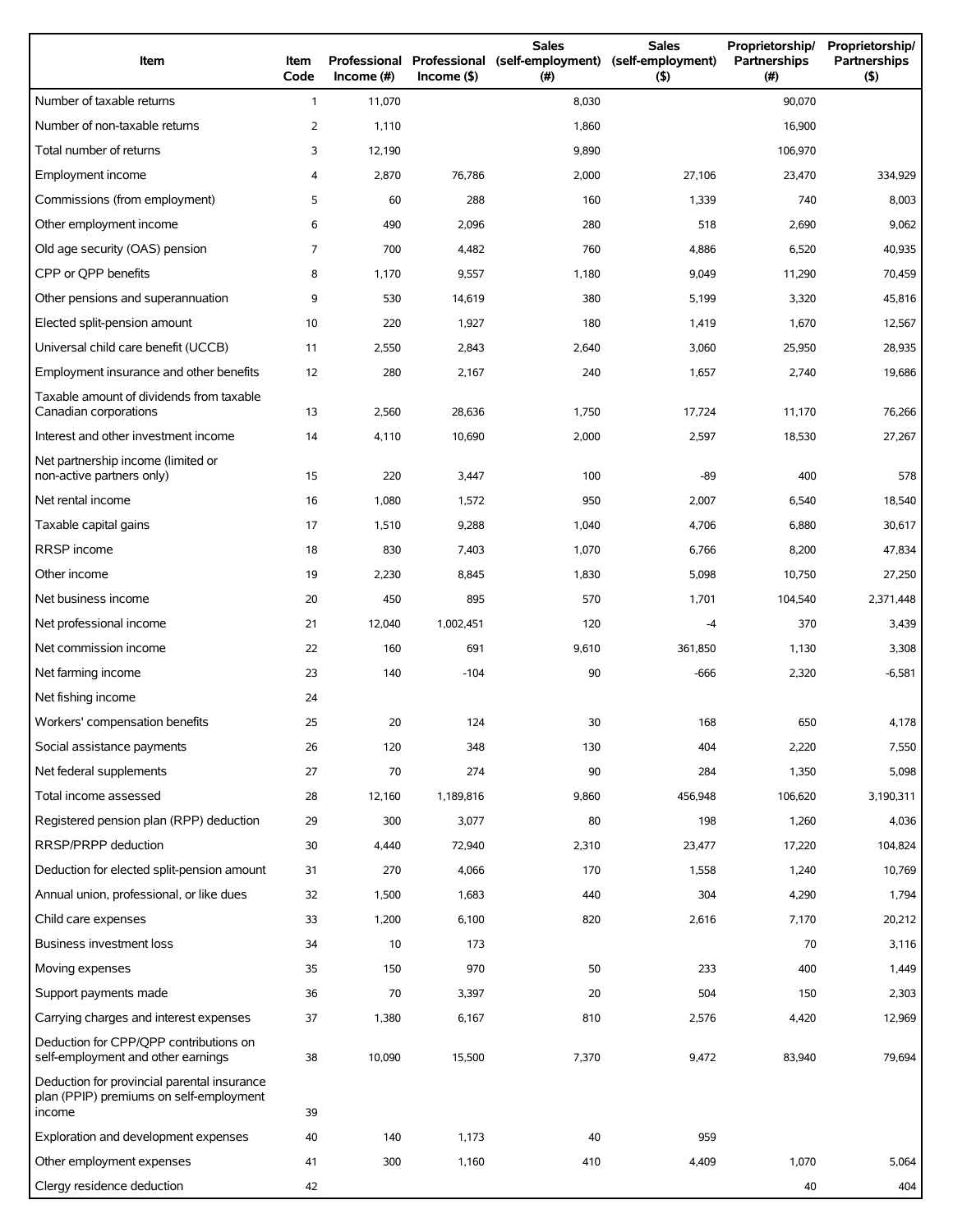| Item                                                                   | Item<br>Code | Income $(\#)$ | Income(   | <b>Sales</b><br>Professional Professional (self-employment) (self-employment)<br>(# ) | <b>Sales</b><br>(5) | Proprietorship/<br>Partnerships<br>(# ) | Proprietorship/<br><b>Partnerships</b><br>(5) |
|------------------------------------------------------------------------|--------------|---------------|-----------|---------------------------------------------------------------------------------------|---------------------|-----------------------------------------|-----------------------------------------------|
| Other deductions                                                       | 43           | 270           | 398       | 210                                                                                   | 181                 | 1,870                                   | 1,672                                         |
| Total deductions before adjustments                                    | 44           | 11,110        | 116,864   | 8,110                                                                                 | 46,926              | 89,740                                  | 255,125                                       |
| Social benefits repayment                                              | 45           | 300           | 1,377     | 160                                                                                   | 592                 | 700                                     | 2,383                                         |
| Net income                                                             | 46           | 11,920        | 1,073,113 | 9,440                                                                                 | 412,743             | 103,450                                 | 2,974,180                                     |
| Canadian Forces personnel and police<br>deduction                      | 47           |               |           |                                                                                       |                     |                                         |                                               |
| Security options deductions                                            | 48           | 10            | 124       |                                                                                       |                     | 10                                      | 102                                           |
| Other payments deduction                                               | 49           | 160           | 747       | 200                                                                                   | 857                 | 3,480                                   | 16,810                                        |
| Non-capital losses of other years                                      | 50           |               |           | 90                                                                                    | 489                 | 670                                     | 5,864                                         |
| Net capital losses of other years                                      | 51           | 400           | 1,878     | 290                                                                                   | 654                 | 1,220                                   | 2,978                                         |
| Capital gains deduction                                                | 52           | 20            | 493       | 10                                                                                    | 557                 | 190                                     | 4,961                                         |
| Northern residents deductions                                          | 53           | 160           | 460       | 170                                                                                   | 532                 | 2,640                                   | 8,816                                         |
| Additional deductions                                                  | 54           | 20            | 39        |                                                                                       |                     |                                         |                                               |
| Farming/fishing losses of prior years                                  | 55           |               |           |                                                                                       |                     | 90                                      | 601                                           |
| Total deductions from net income                                       | 56           | 820           | 4,221     | 750                                                                                   | 3,154               | 8,120                                   | 40,922                                        |
| Taxable income assessed                                                | 57           | 11,910        | 1,068,948 | 9,430                                                                                 | 409,613             | 103,350                                 | 2,933,896                                     |
| Basic personal amount                                                  | 58           | 12,190        | 139,309   | 9,890                                                                                 | 113,245             | 106,970                                 | 1,223,670                                     |
| Age amount                                                             | 59           | 620           | 3,278     | 770                                                                                   | 4,189               | 7,570                                   | 47,500                                        |
| Spouse or common-law partner amount                                    | 60           | 900           | 7,282     | 780                                                                                   | 6,273               | 12,650                                  | 102,773                                       |
| Amount for an eligible dependant                                       | 61           | 370           | 4,027     | 400                                                                                   | 4,308               | 4,410                                   | 47,808                                        |
| Family caregiver amount for children<br>under 18 years of age          | 62           | 60            | 148       | 40                                                                                    | 108                 | 610                                     | 1,620                                         |
| Amount for infirm dependants age 18 or<br>older                        | 63           |               |           |                                                                                       |                     | 50                                      | 282                                           |
| CPP or QPP contributions through<br>employment                         | 64           | 2,600         | 2,462     | 1,760                                                                                 | 904                 | 21,030                                  | 12,513                                        |
| CPP or QPP contributions on<br>self-employment and other earnings      | 65           | 10,090        | 15,500    | 7,370                                                                                 | 9,472               | 83,940                                  | 79,694                                        |
| Employment insurance premiums                                          | 66           | 2,020         | 806       | 1,230                                                                                 | 297                 | 16,750                                  | 4,783                                         |
| PPIP premiums paid                                                     | 67           |               |           |                                                                                       |                     |                                         |                                               |
| PPIP premiums payable on employment<br>income                          | 68           |               |           |                                                                                       |                     |                                         |                                               |
| PPIP premiums payable on<br>self-employment income                     | 69           |               |           |                                                                                       |                     |                                         |                                               |
| Volunteer firefighters' amount/search and<br>rescue volunteers' amount | 70           |               |           |                                                                                       |                     | 140                                     | 405                                           |
| Canada employment amount                                               | 71           | 3,210         | 3,342     | 2,220                                                                                 | 2,243               | 25,140                                  | 26,407                                        |
| Public transit amount                                                  | 72           | 580           | 305       | 350                                                                                   | 189                 | 2,850                                   | 1,516                                         |
| Children's arts amount                                                 | 73           | 800           | 288       | 390                                                                                   | 126                 | 2,700                                   | 875                                           |
| Home accessibility expenses                                            | 74           |               |           |                                                                                       |                     |                                         |                                               |
| Home buyers' amount                                                    | 75           | 140           | 661       | 60                                                                                    | 283                 | 510                                     | 2,415                                         |
| Pension income amount                                                  | 76           | 730           | 1,387     | 530                                                                                   | 992                 | 4,670                                   | 8,594                                         |
| Caregiver amount                                                       | 77           | 80            | 450       | 90                                                                                    | 405                 | 670                                     | 3,025                                         |
| Disability amount                                                      | 78           | 90            | 697       | 80                                                                                    | 616                 | 850                                     | 6,775                                         |
| Disability amount transferred from a<br>dependant                      | 79           | 120           | 1,252     | 110                                                                                   | 1,167               | 970                                     | 10,894                                        |
| Interest paid on student loans                                         | 80           | 620           | 646       | 180                                                                                   | 87                  | 1,490                                   | 877                                           |
| Tuition, education, and textbook amounts                               | 81           | 1,170         | 19,581    | 560                                                                                   | 3,240               | 4,450                                   | 27,490                                        |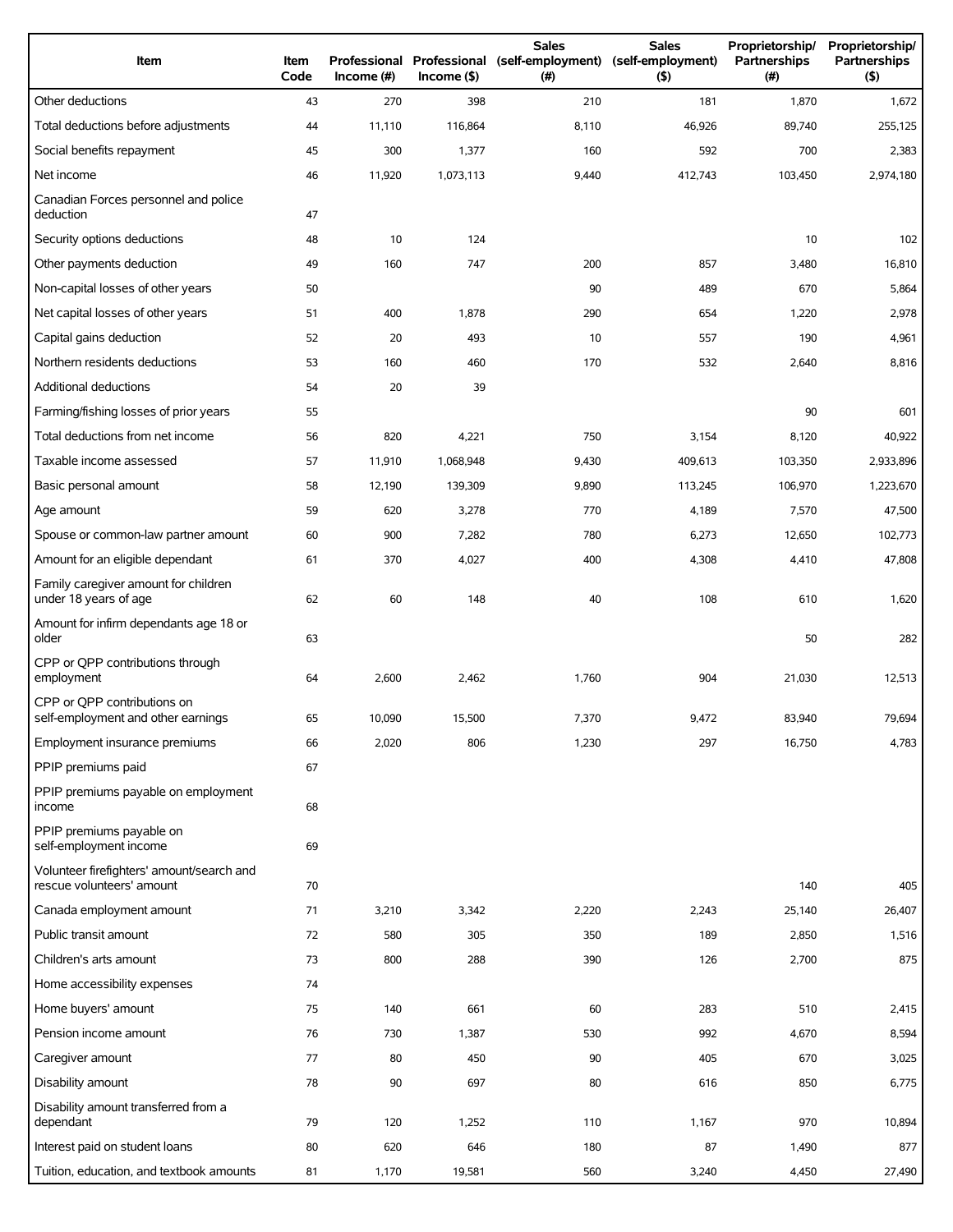| Item                                                                 | <b>Item</b><br>Code | Income $(\#)$ | $Income($ \$) | <b>Sales</b><br>Professional Professional (self-employment) (self-employment)<br>(#) | <b>Sales</b><br>(5) | Proprietorship/<br>Partnerships<br>(#) | Proprietorship/<br><b>Partnerships</b><br>(5) |
|----------------------------------------------------------------------|---------------------|---------------|---------------|--------------------------------------------------------------------------------------|---------------------|----------------------------------------|-----------------------------------------------|
| Tuition, education, and textbook amounts<br>transferred from a child | 82                  | 470           | 2,665         | 230                                                                                  | 1,099               | 1,400                                  | 6,691                                         |
| Amounts transferred from spouse or<br>common-law partner             | 83                  | 220           | 1,042         | 220                                                                                  | 1,082               | 2,610                                  | 14,160                                        |
| Medical expenses                                                     | 84                  | 2,340         | 6,184         | 1,830                                                                                | 4,023               | 20,590                                 | 40,469                                        |
| Total tax credits on personal amounts                                | 85                  | 12,190        | 31,714        | 9,890                                                                                | 23,165              | 106,970                                | 250,739                                       |
| Allowable charitable donations and<br>government gifts               | 86                  | 4,130         | 17,106        | 2,470                                                                                | 6,730               | 15,570                                 | 38,688                                        |
| Eligible cultural and ecological gifts                               | 87                  |               |               |                                                                                      |                     | 20                                     | 305                                           |
| Total tax credit on donations and gifts                              | 88                  | 4,130         | 5,158         | 2,460                                                                                | 1,953               | 15,550                                 | 11,142                                        |
| Total federal non-refundable tax credits                             | 89                  | 12,190        | 36,872        | 9,890                                                                                | 25,118              | 106,970                                | 261,881                                       |
| Federal dividend tax credit                                          | 90                  | 2,360         | 3,603         | 1,580                                                                                | 2,076               | 9,140                                  | 8,452                                         |
| Minimum tax carryover                                                | 91                  | 20            | 108           |                                                                                      |                     | 190                                    | 477                                           |
| Basic federal tax                                                    | 92                  | 8,750         | 207,145       | 5,870                                                                                | 55,116              | 58,130                                 | 277,580                                       |
| Federal foreign tax credit                                           | 93                  | 1,190         | 705           | 400                                                                                  | 153                 | 3,020                                  | 7,035                                         |
| Federal political contribution tax credit                            | 94                  | 220           | 54            | 100                                                                                  | 16                  | 430                                    | 75                                            |
| Investment tax credit                                                | 95                  |               |               |                                                                                      |                     | 90                                     | 147                                           |
| Labour-sponsored funds tax credit<br>(federally registered)          | 96                  |               |               |                                                                                      |                     |                                        |                                               |
| Labour-sponsored funds tax credit<br>(provincially registered)       | 97                  |               |               |                                                                                      |                     |                                        |                                               |
| Alternative minimum tax payable                                      | 98                  |               |               |                                                                                      |                     | 30                                     | 152                                           |
| Net federal tax                                                      | 99                  | 8,740         | 206,414       | 5,860                                                                                | 54,921              | 58,010                                 | 272,323                                       |
| CPP contributions on self-employment                                 | 100                 | 10,090        | 31,000        | 7,370                                                                                | 18,944              | 83,940                                 | 159,388                                       |
| Social Benefits repayment                                            | 101                 | 300           | 1,377         | 160                                                                                  | 592                 | 700                                    | 2,383                                         |
| Working income tax benefit (WITB)                                    | 102                 | 1,110         | 1,025         | 1,250                                                                                | 1,148               | 21,740                                 | 20,831                                        |
| Children's fitness tax credit                                        | 103                 | 1,560         | 158           | 980                                                                                  | 94                  | 7,630                                  | 675                                           |
| Eligible educator school supply tax credit                           | 104                 |               |               |                                                                                      |                     | 30                                     | 2                                             |
| Net provincial or territorial tax                                    | 105                 | 7.410         | 90,455        | 4,600                                                                                | 24,291              | 39,080                                 | 115,937                                       |
| Total tax payable                                                    | 106                 | 11,070        | 329,304       | 8,030                                                                                | 98,762              | 90,070                                 | 550,247                                       |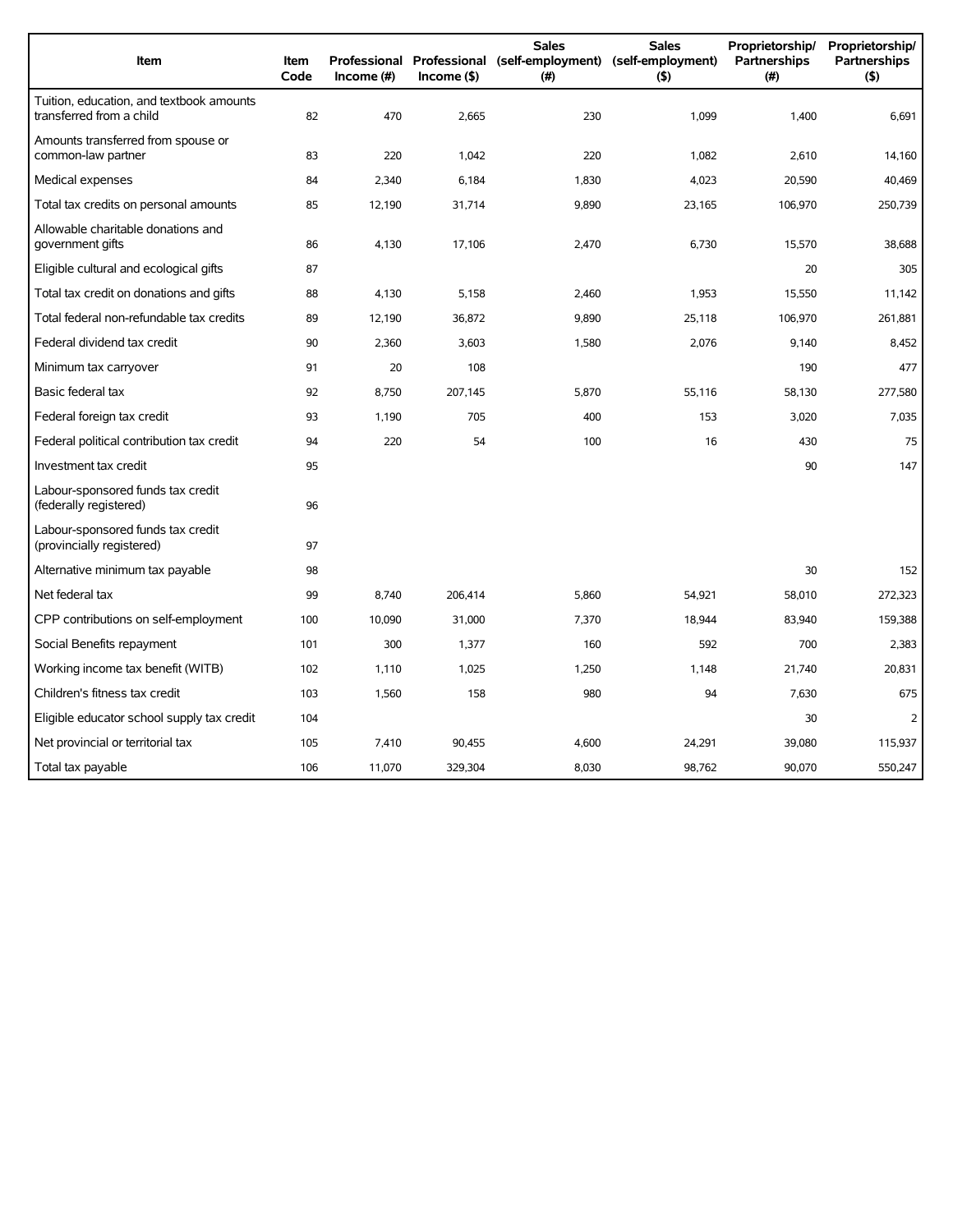| Item                                                                                          | Item<br>Code   | (#)     | Investment Investment<br>(5) | Pension<br>(#) | Pension<br>(5) | <b>Social</b><br><b>Benefits</b><br>(# ) | Social<br><b>Benefits</b><br>(5) |
|-----------------------------------------------------------------------------------------------|----------------|---------|------------------------------|----------------|----------------|------------------------------------------|----------------------------------|
| Number of taxable returns                                                                     | $\mathbf{1}$   | 147,880 |                              | 230,840        |                | 51,170                                   |                                  |
| Number of non-taxable returns                                                                 | $\overline{2}$ | 52,480  |                              | 180,890        |                | 218,840                                  |                                  |
| Total number of returns                                                                       | 3              | 200,370 |                              | 411,730        |                | 270,010                                  |                                  |
| Employment income                                                                             | 4              | 73,850  | 1,962,425                    | 44,660         | 453,512        | 65,330                                   | 425,305                          |
| Commissions (from employment)                                                                 | 5              | 990     | 16,961                       | 500            | 2,163          | 1,270                                    | 2,717                            |
| Other employment income                                                                       | 6              | 7,310   | 29,017                       | 32,450         | 42,411         | 4,710                                    | 7,285                            |
| Old age security (OAS) pension                                                                | 7              | 37,050  | 235,277                      | 332,600        | 2,207,071      | 42,260                                   | 186,499                          |
| CPP or OPP benefits                                                                           | 8              | 51,840  | 376,616                      | 385,870        | 3,120,970      | 47,150                                   | 168,007                          |
| Other pensions and superannuation                                                             | 9              | 26,050  | 478,948                      | 273,340        | 6,015,095      | 4,880                                    | 19,089                           |
| Elected split-pension amount                                                                  | 10             | 9,020   | 74,673                       | 65,730         | 912,732        | 510                                      | 2,745                            |
| Universal child care benefit (UCCB)                                                           | 11             | 31,990  | 35,655                       | 4,520          | 3,096          | 117,660                                  | 164,250                          |
| Employment insurance and other benefits                                                       | 12             | 5,150   | 54,159                       | 5,120          | 40,014         | 68,400                                   | 1,070,111                        |
| Taxable amount of dividends from taxable Canadian corporations                                | 13             | 159,570 | 10,695,777                   | 120,050        | 466,539        | 8,310                                    | 9,659                            |
| Interest and other investment income                                                          | 14             | 103,130 | 1,020,767                    | 196,940        | 369,514        | 25,080                                   | 15,016                           |
| Net partnership income (limited or non-active partners only)                                  | 15             | 4,660   | 28,285                       | 2,140          | $-261$         | 110                                      | $-21$                            |
| Net rental income                                                                             | 16             | 54,950  | 483,515                      | 17,360         | 47,985         | 2,170                                    | 2,193                            |
| Taxable capital gains                                                                         | 17             | 60,250  | 2,385,625                    | 77,870         | 186,491        | 4,890                                    | 4,906                            |
| RRSP income                                                                                   | 18             | 17,030  | 151,757                      | 33,930         | 227,722        | 12,840                                   | 41,033                           |
| Other income                                                                                  | 19             | 55,880  | 329,343                      | 88,070         | 189,545        | 15,220                                   | 34,313                           |
| Net business income                                                                           | 20             | 13,490  | 78,265                       | 12,350         | 31,773         | 4,450                                    | 3,779                            |
| Net professional income                                                                       | 21             | 1,870   | 22,444                       | 1,680          | 6,836          | 470                                      | 496                              |
| Net commission income                                                                         | 22             | 2,150   | 9,545                        | 1,350          | 1,381          | 1,680                                    | 291                              |
| Net farming income                                                                            | 23             | 8,720   | 2,949                        | 9,280          | $-5,841$       | 650                                      | $-2,886$                         |
| Net fishing income                                                                            | 24             | 10      | $-71$                        |                |                |                                          |                                  |
| Workers' compensation benefits                                                                | 25             | 930     | 7,100                        | 4,240          | 26,794         | 8,960                                    | 203,173                          |
| Social assistance payments                                                                    | 26             | 2,940   | 5,565                        | 96,830         | 207,353        | 118,990                                  | 1,265,806                        |
| Net federal supplements                                                                       | 27             | 3,330   | 10,297                       | 98,820         | 321,850        | 41,700                                   | 428,245                          |
| Total income assessed                                                                         | 28             | 200,280 | 18,498,587                   | 411,730        | 14,879,090     | 270,010                                  | 4,053,486                        |
| Registered pension plan (RPP) deduction                                                       | 29             | 4,120   | 16,196                       | 4,240          | 8,534          | 5,170                                    | 6,408                            |
| RRSP/PRPP deduction                                                                           | 30             | 34,440  | 323,355                      | 19,810         | 128,776        | 12,690                                   | 21,802                           |
| Deduction for elected split-pension amount                                                    | 31             | 8,810   | 86,377                       | 65,950         | 800,126        | 380                                      | 1,743                            |
| Annual union, professional, or like dues                                                      | 32             | 12,920  | 6,409                        | 17,620         | 4,030          | 12,310                                   | 3,424                            |
| Child care expenses                                                                           | 33             | 6,360   | 24,515                       | 310            | 600            | 7,970                                    | 17,092                           |
| Business investment loss                                                                      | 34             | 190     | 9,305                        | 150            | 2,462          | 30                                       | 332                              |
| Moving expenses                                                                               | 35             | 320     | 1,527                        | 130            | 622            | 240                                      | 491                              |
| Support payments made                                                                         | 36             | 710     | 21,358                       | 490            | 5,080          | 70                                       | 368                              |
| Carrying charges and interest expenses                                                        | 37             | 58,720  | 397,412                      | 67,010         | 107,552        | 5,780                                    | 2,750                            |
| Deduction for CPP/QPP contributions on self-employment and other<br>earnings                  | 38             | 9,870   | 4,547                        | 2,950          | 834            | 1,160                                    | 186                              |
| Deduction for provincial parental insurance plan (PPIP) premiums on<br>self-employment income | 39             |         |                              |                |                |                                          |                                  |
| Exploration and development expenses                                                          | 40             | 3,310   | 47,576                       | 1,550          | 4,183          |                                          |                                  |
| Other employment expenses                                                                     | 41             | 1,870   | 9,891                        | 1,290          | 3,672          | 1,070                                    | 2,434                            |
| Clergy residence deduction                                                                    | 42             | 60      | 711                          | 120            | 833            |                                          |                                  |
| Other deductions                                                                              | 43             | 9,440   | 15,977                       | 16,070         | 111,546        | 9,590                                    | 10,026                           |
| Total deductions before adjustments                                                           | 44             | 103,010 | 965,268                      | 144,610        | 1,179,332      | 42,420                                   | 68,320                           |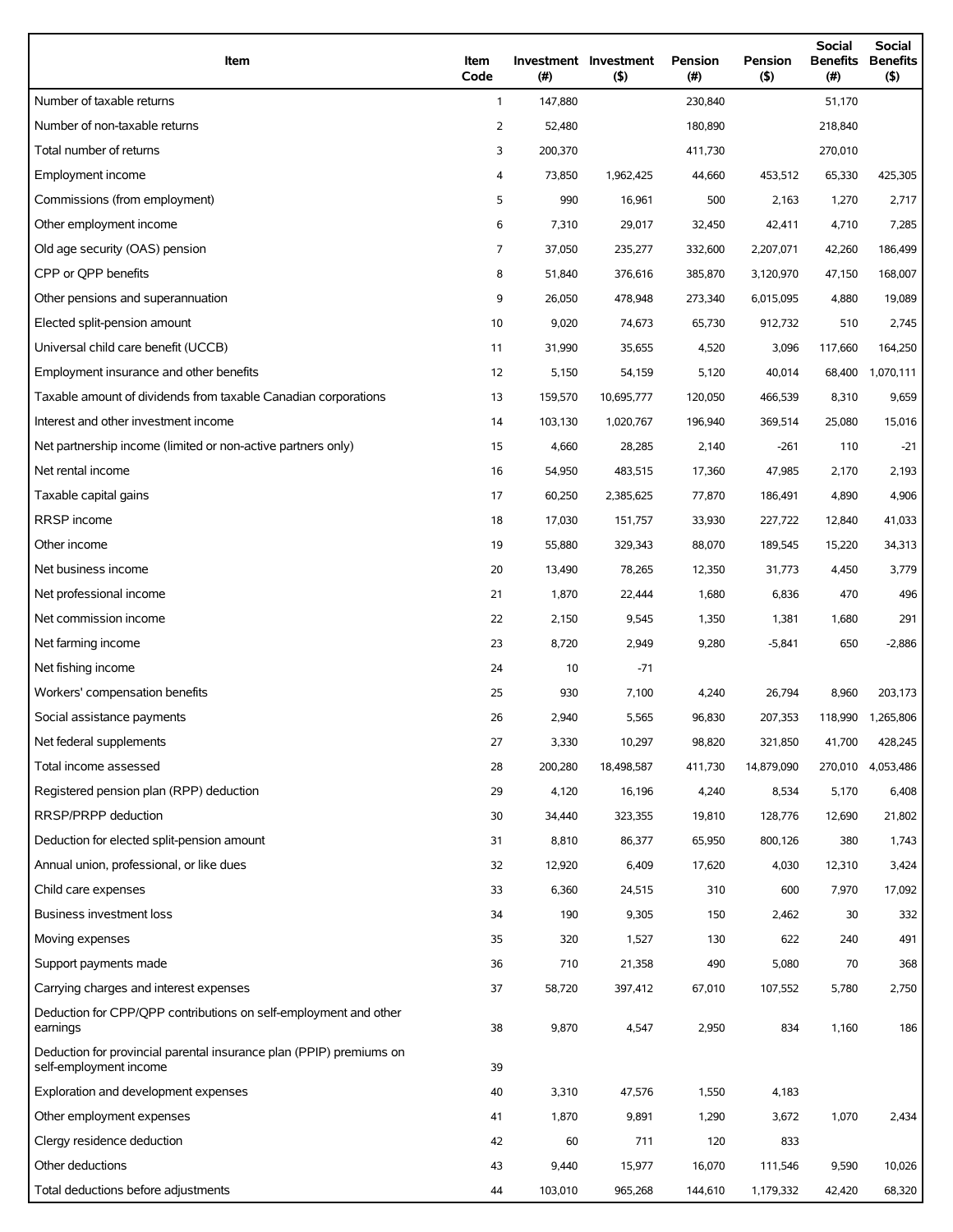| Item                                                                | <b>Item Code</b> | (#)     | Investment Investment<br>$($ \$) | Pension (#) | Pension (\$) | <b>Social</b><br>Benefits<br>(# ) | <b>Social</b><br><b>Benefits</b><br>$($ \$) |
|---------------------------------------------------------------------|------------------|---------|----------------------------------|-------------|--------------|-----------------------------------|---------------------------------------------|
| Social benefits repayment                                           | 45               | 15,500  | 71,972                           | 14,080      | 39,002       | 180                               | 436                                         |
| Net income                                                          | 46               | 198,260 | 17,483,519                       | 411,390     | 13,665,354   |                                   | 268,980 3,987,690                           |
| Canadian Forces personnel and police deduction                      | 47               |         |                                  |             |              |                                   |                                             |
| Security options deductions                                         | 48               | 160     | 7,461                            | 80          | 506          | 30                                | 68                                          |
| Other payments deduction                                            | 49               | 5,220   | 22,122                           | 126,910     | 556,013      | 133,470                           | 1,897,899                                   |
| Non-capital losses of other years                                   | 50               | 680     | 5,851                            | 270         | 2,239        | 50                                | 159                                         |
| Net capital losses of other years                                   | 51               | 14,970  | 125,821                          | 15,610      | 25,881       | 390                               | 538                                         |
| Capital gains deduction                                             | 52               | 5,820   | 800,213                          | 580         | 4,916        | 40                                | 97                                          |
| Northern residents deductions                                       | 53               | 5,960   | 19,066                           | 6,830       | 22,465       | 3,100                             | 8,036                                       |
| Additional deductions                                               | 54               | 900     | 2,885                            | 8,940       | 24,380       | 570                               | 3,369                                       |
| Farming/fishing losses of prior years                               | 55               | 290     | 5,065                            | 200         | 758          |                                   |                                             |
| Total deductions from net income                                    | 56               | 30,670  | 989,511                          | 152,270     | 637,306      | 136,030                           | 1,910,203                                   |
| Taxable income assessed                                             | 57               | 198,030 | 16,497,503                       | 411,000     | 13,028,967   | 226,080                           | 2,082,233                                   |
| Basic personal amount                                               | 58               | 200,360 | 2,294,005                        | 411,730     | 4,717,837    | 270,000                           | 3,087,871                                   |
| Age amount                                                          | 59               | 27,770  | 133,959                          | 332,360     | 2,127,766    | 43,940                            | 308,949                                     |
| Spouse or common-law partner amount                                 | 60               | 10,330  | 81,090                           | 15,390      | 77,322       | 15,370                            | 138,064                                     |
| Amount for an eligible dependant                                    | 61               | 2,370   | 24,947                           | 1,200       | 11,957       | 20,600                            | 231,317                                     |
| Family caregiver amount for children under 18 years of age          | 62               | 690     | 1,660                            | 150         | 392          | 1,470                             | 3,983                                       |
| Amount for infirm dependants age 18 or older                        | 63               | 80      | 416                              | 160         | 950          | 30                                | 245                                         |
| CPP or QPP contributions through employment                         | 64               | 56,300  | 58,900                           | 24,730      | 11,396       | 59,720                            | 18,562                                      |
| CPP or QPP contributions on self-employment and other earnings      | 65               | 9,870   | 4,547                            | 2,950       | 834          | 1,160                             | 186                                         |
| Employment insurance premiums                                       | 66               | 27,520  | 10,655                           | 29,470      | 7,275        | 51,810                            | 9,925                                       |
| PPIP premiums paid                                                  | 67               |         |                                  |             |              |                                   |                                             |
| PPIP premiums payable on employment income                          | 68               |         |                                  |             |              |                                   |                                             |
| PPIP premiums payable on self-employment income                     | 69               |         |                                  |             |              |                                   |                                             |
| Volunteer firefighters' amount/search and rescue volunteers' amount | 70               | 200     | 585                              | 160         | 486          | 90                                | 258                                         |
| Canada employment amount                                            | 71               | 78,170  | 85,980                           | 71,580      | 58,322       | 67,500                            | 69,784                                      |
| Public transit amount                                               | 72               | 4,360   | 2,002                            | 9,120       | 1,909        | 8,000                             | 4,032                                       |
| Children's arts amount                                              | 73               | 5,880   | 2,133                            | 280         | 83           | 2,460                             | 723                                         |
| Home accessibility expenses                                         | 74               | 110     | 614                              | 710         | 3,035        | 50                                | 131                                         |
| Home buyers' amount                                                 | 75               | 470     | 2,187                            | 140         | 545          | 470                               | 1,924                                       |
| Pension income amount                                               | 76               | 32,040  | 60,185                           | 300,670     | 578,483      | 5,160                             | 7,652                                       |
| Caregiver amount                                                    | 77               | 1,460   | 6,870                            | 1,620       | 6,641        | 580                               | 2,788                                       |
| Disability amount                                                   | 78               | 4,510   | 36,240                           | 37,180      | 296,855      | 14,480                            | 115,617                                     |
| Disability amount transferred from a dependant                      | 79               | 1,610   | 15,837                           | 1,970       | 15,757       | 2,020                             | 25,392                                      |
| Interest paid on student loans                                      | 80               | 1,080   | 671                              | 60          | 13           | 2,540                             | 1,092                                       |
| Tuition, education, and textbook amounts                            | 81               | 7,510   | 68,414                           | 1,010       | 2,323        | 5,350                             | 19,059                                      |
| Tuition, education, and textbook amounts transferred from a child   | 82               | 4,220   | 21,689                           | 1,300       | 6,211        | 540                               | 2,169                                       |
| Amounts transferred from spouse or common-law partner               | 83               | 3,830   | 19,586                           | 44,310      | 246,471      | 10,520                            | 72,558                                      |
| Medical expenses                                                    | 84               | 31,460  | 132,094                          | 109,210     | 356,435      | 18,210                            | 34,565                                      |
| Total tax credits on personal amounts                               | 85               | 200,360 | 459,814                          | 411,730     | 1,279,396    | 270,000                           | 623,536                                     |
| Allowable charitable donations and government gifts                 | 86               | 48,620  | 341,763                          | 105,500     | 198,725      | 7,640                             | 5,961                                       |
| Eligible cultural and ecological gifts                              | 87               | 50      | 13,108                           | 160         | 411          | 30                                | 10                                          |
| Total tax credit on donations and gifts                             | 88               | 48,570  | 108,658                          | 105,360     | 55,436       | 7,570                             | 1,589                                       |
| Total federal non-refundable tax credits                            | 89               | 200,360 | 568,473                          | 411,730     | 1,334,832    | 270,000                           | 625,125                                     |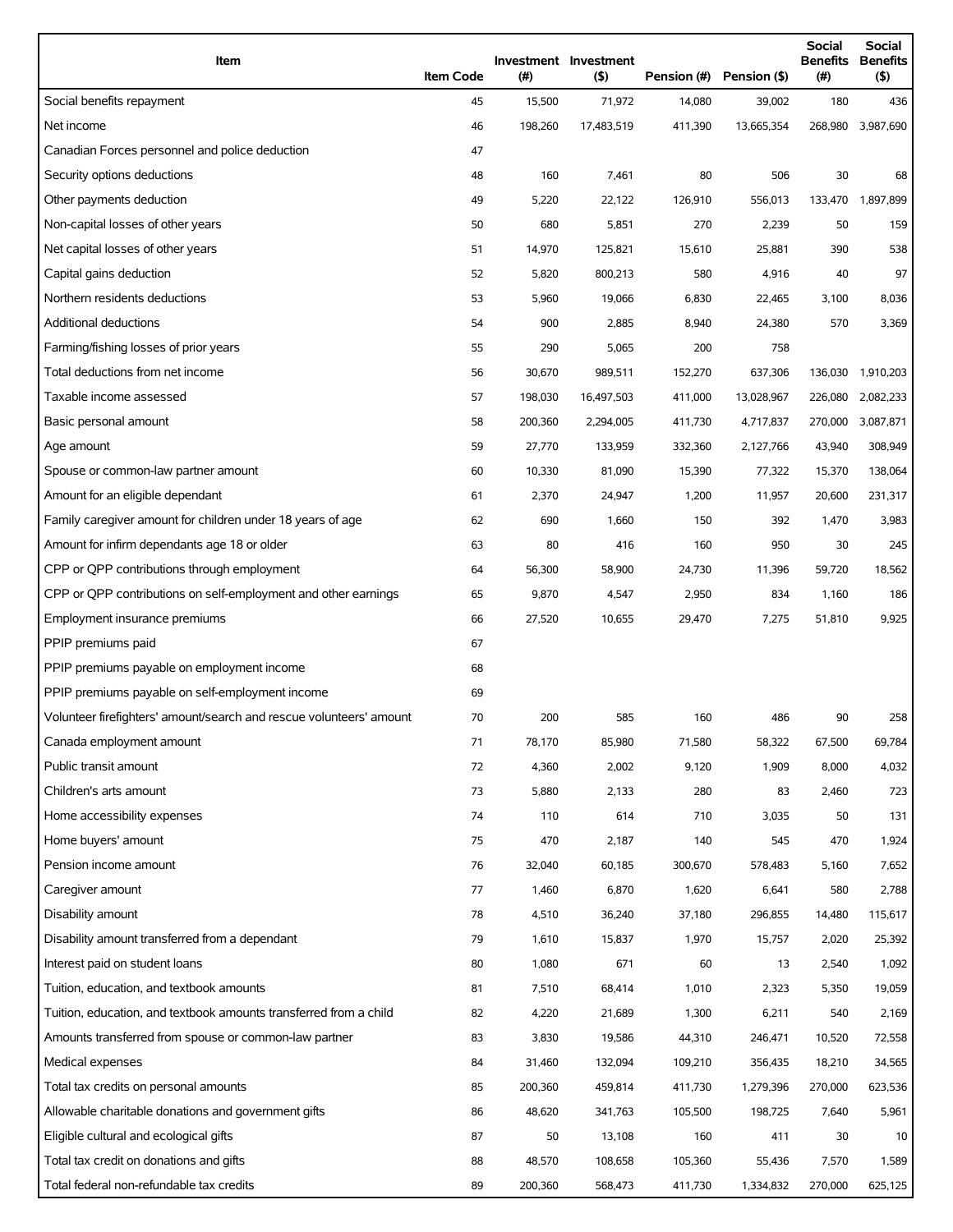| Item                                                        | <b>Item Code</b> | (#)     | Investment Investment<br>(5) | Pension (#) | Pension (\$) | <b>Social</b><br><b>Benefits</b><br>(#) | <b>Social</b><br><b>Benefits</b><br>(5) |
|-------------------------------------------------------------|------------------|---------|------------------------------|-------------|--------------|-----------------------------------------|-----------------------------------------|
| Federal dividend tax credit                                 | 90               | 146,630 | 1,235,781                    | 100,240     | 62,008       | 4,630                                   | 866                                     |
| Minimum tax carryover                                       | 91               | 4,290   | 8,845                        | 940         | 1,969        |                                         |                                         |
| Basic federal tax                                           | 92               | 137,750 | 1,847,683                    | 231,730     | 854,084      | 50,630                                  | 88,358                                  |
| Federal foreign tax credit                                  | 93               | 34,960  | 48,768                       | 47,010      | 11,645       | 1,310                                   | 69                                      |
| Federal political contribution tax credit                   | 94               | 3,090   | 681                          | 7,510       | 1,212        | 90                                      | 10                                      |
| Investment tax credit                                       | 95               | 320     | 900                          | 150         | 240          |                                         |                                         |
| Labour-sponsored funds tax credit (federally registered)    | 96               |         |                              |             |              |                                         |                                         |
| Labour-sponsored funds tax credit (provincially registered) | 97               |         |                              |             |              |                                         |                                         |
| Alternative minimum tax payable                             | 98               | 6,100   | 38,034                       | 20          | 58           |                                         |                                         |
| Net federal tax                                             | 99               | 136,130 | 1,798,800                    | 230,120     | 841,053      | 50,570                                  | 88,299                                  |
| CPP contributions on self-employment                        | 100              | 9,870   | 9,093                        | 2,950       | 1,668        | 1,160                                   | 371                                     |
| Social Benefits repayment                                   | 101              | 15,500  | 71,972                       | 14,080      | 39,002       | 180                                     | 436                                     |
| Working income tax benefit (WITB)                           | 102              | 1,430   | 977                          | 1,050       | 438          | 7,760                                   | 3,738                                   |
| Children's fitness tax credit                               | 103              | 14,500  | 1,496                        | 620         | 49           | 7,480                                   | 534                                     |
| Eligible educator school supply tax credit                  | 104              | 60      | 3                            | 40          | 2            | 60                                      | 3                                       |
| Net provincial or territorial tax                           | 105              | 134,790 | 855,260                      | 179,430     | 386,849      | 33,840                                  | 31,050                                  |
| Total tax payable                                           | 106              | 147,880 | 2,735,134                    | 230,840     | 1,268,572    | 51,170                                  | 120,159                                 |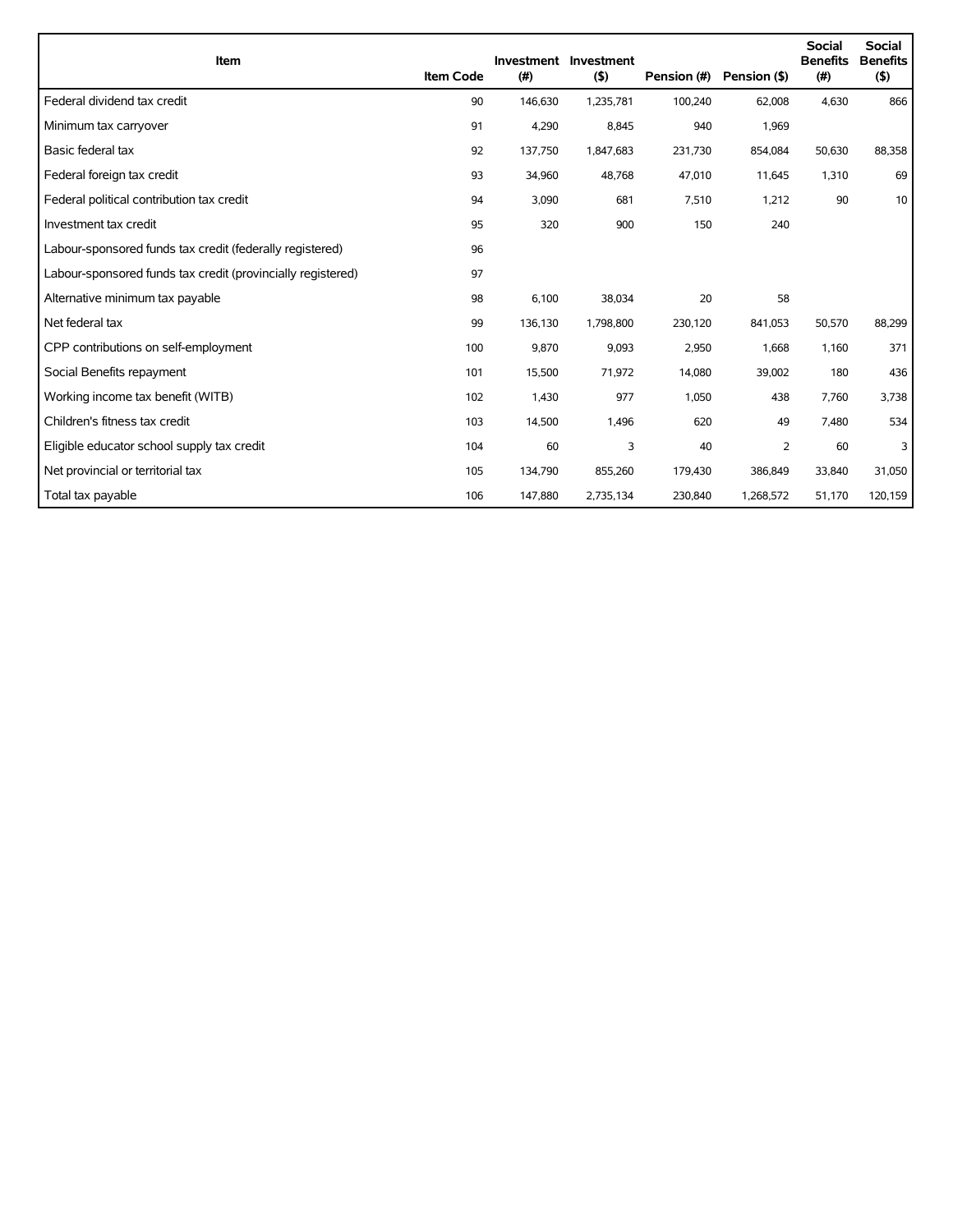| Item                                                                                       | Item Code Other (#) |         | Other (\$) |
|--------------------------------------------------------------------------------------------|---------------------|---------|------------|
| Number of taxable returns                                                                  | $\mathbf{1}$        | 44,090  |            |
| Number of non-taxable returns                                                              | $\overline{2}$      | 115,720 |            |
| Total number of returns                                                                    | 3                   | 159,810 |            |
| Employment income                                                                          | 4                   | 30,100  | 661,367    |
| Commissions (from employment)                                                              | 5                   | 770     | 7,051      |
| Other employment income                                                                    | 6                   | 5,160   | 13,729     |
| Old age security (OAS) pension                                                             | 7                   | 7,350   | 40,508     |
| CPP or OPP benefits                                                                        | 8                   | 18,110  | 127,828    |
| Other pensions and superannuation                                                          | 9                   | 7,600   | 139,958    |
| Elected split-pension amount                                                               | 10                  | 2,450   | 15,638     |
| Universal child care benefit (UCCB)                                                        | 11                  | 8,750   | 9,280      |
| Employment insurance and other benefits                                                    | 12                  | 7,370   | 74,367     |
| Taxable amount of dividends from taxable Canadian corporations                             | 13                  | 17,460  | 116,285    |
| Interest and other investment income                                                       | 14                  | 22,740  | 55,142     |
| Net partnership income (limited or non-active partners only)                               | 15                  | 530     | $-1,543$   |
| Net rental income                                                                          | 16                  | 3,500   | 6,739      |
| Taxable capital gains                                                                      | 17                  | 11,090  | 60,412     |
| RRSP income                                                                                | 18                  | 32,220  | 1,132,330  |
| Other income                                                                               | 19                  | 51,180  | 1,972,164  |
| Net business income                                                                        | 20                  | 3,640   | 10,809     |
| Net professional income                                                                    | 21                  | 600     | 4,582      |
| Net commission income                                                                      | 22                  | 750     | 966        |
| Net farming income                                                                         | 23                  | 940     | $-5,811$   |
| Net fishing income                                                                         | 24                  |         |            |
| Workers' compensation benefits                                                             | 25                  | 400     | 3,320      |
| Social assistance payments                                                                 | 26                  | 2,520   | 8,097      |
| Net federal supplements                                                                    | 27                  | 980     | 2,711      |
| Total income assessed                                                                      | 28                  | 74,620  | 4,557,348  |
| Registered pension plan (RPP) deduction                                                    | 29                  | 4,040   | 11,033     |
| RRSP/PRPP deduction                                                                        | 30                  | 13,230  | 396,921    |
| Deduction for elected split-pension amount                                                 | 31                  | 2,720   | 35,445     |
| Annual union, professional, or like dues                                                   | 32                  | 7,290   | 2,494      |
| Child care expenses                                                                        | 33                  | 1,650   | 5,285      |
| <b>Business investment loss</b>                                                            | 34                  | 80      | 3,939      |
| Moving expenses                                                                            | 35                  | 430     | 1,346      |
| Support payments made                                                                      | 36                  | 160     | 3,245      |
| Carrying charges and interest expenses                                                     | 37                  | 9,520   | 37,278     |
| Deduction for CPP/QPP contributions on self-employment and other earnings                  | 38                  | 1,840   | 696        |
| Deduction for provincial parental insurance plan (PPIP) premiums on self-employment income | 39                  |         |            |
| Exploration and development expenses                                                       | 40                  | 460     | 3,931      |
| Other employment expenses                                                                  | 41                  | 1,080   | 4,649      |
| Clergy residence deduction                                                                 | 42                  | 20      | 183        |
| Other deductions                                                                           | 43                  | 3,710   | 42,532     |
| Total deductions before adjustments                                                        | 44                  | 29,990  | 549,159    |
| Social benefits repayment                                                                  | 45                  | 3,170   | 11,025     |
| Net income                                                                                 | 46                  | 74,360  | 4,000,683  |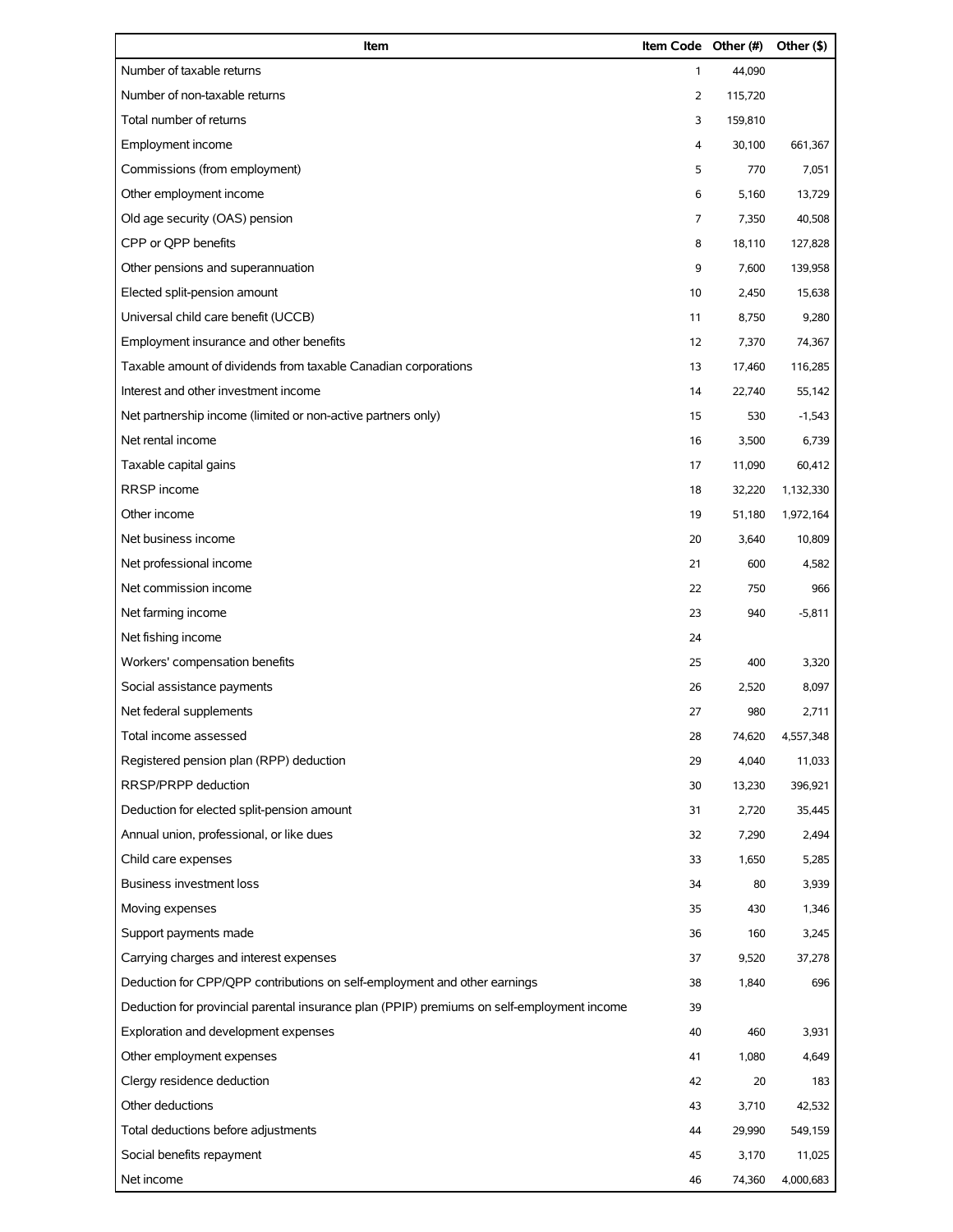| Item                                                                | Item Code Other (#) |         | Other (\$) |
|---------------------------------------------------------------------|---------------------|---------|------------|
| Canadian Forces personnel and police deduction                      | 47                  |         |            |
| Security options deductions                                         | 48                  | 170     | 5,560      |
| Other payments deduction                                            | 49                  | 3,280   | 14,060     |
| Non-capital losses of other years                                   | 50                  | 200     | 1,377      |
| Net capital losses of other years                                   | 51                  | 2,570   | 8,748      |
| Capital gains deduction                                             | 52                  | 120     | 5,141      |
| Northern residents deductions                                       | 53                  | 1,470   | 4,709      |
| Additional deductions                                               | 54                  | 330     | 3.983      |
| Farming/fishing losses of prior years                               | 55                  | 40      | 328        |
| Total deductions from net income                                    | 56                  | 7,790   | 43,915     |
| Taxable income assessed                                             | 57                  | 74,290  | 3,957,484  |
| Basic personal amount                                               | 58                  | 159,770 | 1,805,654  |
| Age amount                                                          | 59                  | 11.660  | 69,767     |
| Spouse or common-law partner amount                                 | 60                  | 9,660   | 86,717     |
| Amount for an eligible dependant                                    | 61                  | 4,170   | 45,304     |
| Family caregiver amount for children under 18 years of age          | 62                  | 370     | 967        |
| Amount for infirm dependants age 18 or older                        | 63                  | 30      | 225        |
| CPP or QPP contributions through employment                         | 64                  | 28,050  | 23,724     |
| CPP or QPP contributions on self-employment and other earnings      | 65                  | 1,840   | 696        |
| Employment insurance premiums                                       | 66                  | 27,660  | 10,939     |
| PPIP premiums paid                                                  | 67                  |         |            |
| PPIP premiums payable on employment income                          | 68                  |         |            |
| PPIP premiums payable on self-employment income                     | 69                  |         |            |
| Volunteer firefighters' amount/search and rescue volunteers' amount | 70                  | 70      | 195        |
| Canada employment amount                                            | 71                  | 32,500  | 33.656     |
| Public transit amount                                               | 72                  | 9,250   | 3,503      |
| Children's arts amount                                              | 73                  | 1,270   | 422        |
| Home accessibility expenses                                         | 74                  | 50      | 238        |
| Home buyers' amount                                                 | 75                  | 190     | 827        |
| Pension income amount                                               | 76                  | 9,730   | 18,254     |
| Caregiver amount                                                    | 77                  | 500     | 2,224      |
| Disability amount                                                   | 78                  | 3,730   | 30,277     |
| Disability amount transferred from a dependant                      | 79                  | 750     | 8,074      |
| Interest paid on student loans                                      | 80                  | 460     | 233        |
| Tuition, education, and textbook amounts                            | 81                  | 6,400   | 47,034     |
| Tuition, education, and textbook amounts transferred from a child   | 82                  | 1,400   | 7,325      |
| Amounts transferred from spouse or common-law partner               | 83                  | 4,780   | 29,463     |
| Medical expenses                                                    | 84                  | 14,190  | 39,451     |
| Total tax credits on personal amounts                               | 85                  | 159,770 | 339,782    |
| Allowable charitable donations and government gifts                 | 86                  | 14,000  | 50,464     |
| Eligible cultural and ecological gifts                              | 87                  |         |            |
| Total tax credit on donations and gifts                             | 88                  | 13,980  | 15,040     |
| Total federal non-refundable tax credits                            | 89                  | 159,770 | 354,823    |
| Federal dividend tax credit                                         | 90                  | 16,030  | 15,309     |
| Minimum tax carryover                                               | 91                  | 350     | 1,276      |
| Basic federal tax                                                   | 92                  | 43,820  | 658,696    |